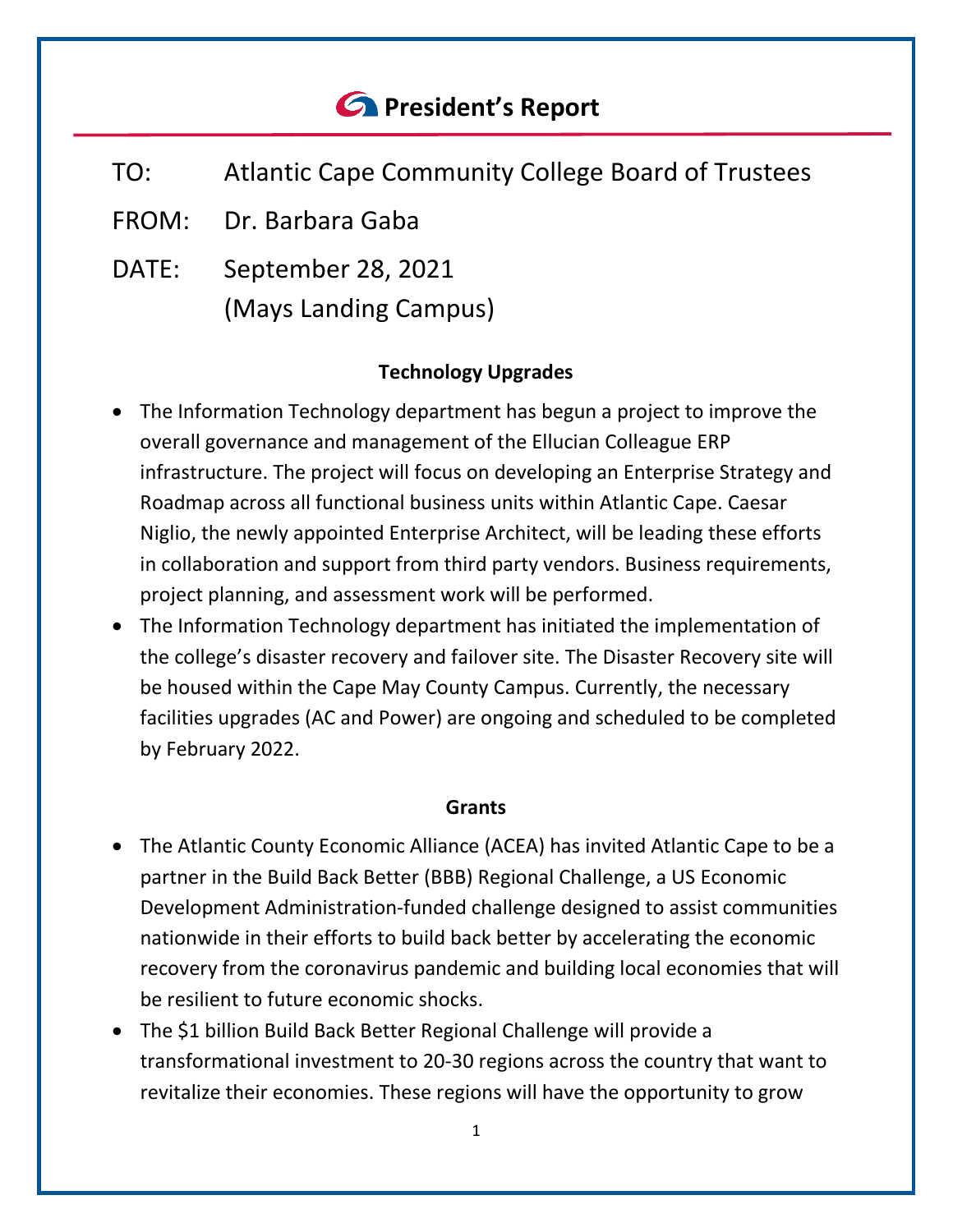new regional industry clusters or scale existing ones through planning, infrastructure, innovation and entrepreneurship, workforce development, access to capital, and more.

- Atlantic Cape has agreed to participate in with ACEA on three projects:
	- o *UAS Services Hub / Droneport Supporting Local Use Cases*. We have boots-on-ground experience with UAS application in public safety, disaster response, medical supply transport, restoration of cell coverage, agriculture, commercial fishing, and wind energy applications. Professor Jim Taggart will be on this project.
	- o *Planning, Development, and Construction of Smart Aviation Workforce Training Academy.* Dr. Kalpana Jain, Dean of STEM, will be on this project.
	- o *Smart Aviation Workforce and Innovation/Entrepreneurship Center located in Atlantic City.* Professor Anthony Esposito will be on this project.
- Funded projects each will be awarded \$200,000-\$500,000, and the applications will be submitted in October. Atlantic Cape will be one partner in the consortium which is working to identify the scope of work.

# **Community Outreach**

# *Atlantic County*

- Atlantic Cape will be honored at the Nuestro Pueblo Awards Celebration on October 9, 2021 at Stockton University's Atlantic City Campus. Stockton University's Unidos Organization and the Hispanic Association of Atlantic County (HAAC) are recognizing Atlantic Cape Community College as the recipient of the *Nuestro Organizational Amigo/a (Our Organizational friend) Nuestro Pueblo Award 2021*. This recognition is awarded to an organization that has demonstrated outstanding social responsibility to the Latino community through participation and support of issues, programs, or events relating to the Latin community or that has demonstrated a commitment to the advancement of Latinos in their organization.
- Atlantic Cape is partnering with Egg Harbor Township High School for their Pre-Apprenticeship in Career Education (PACE) program, made possible by a grant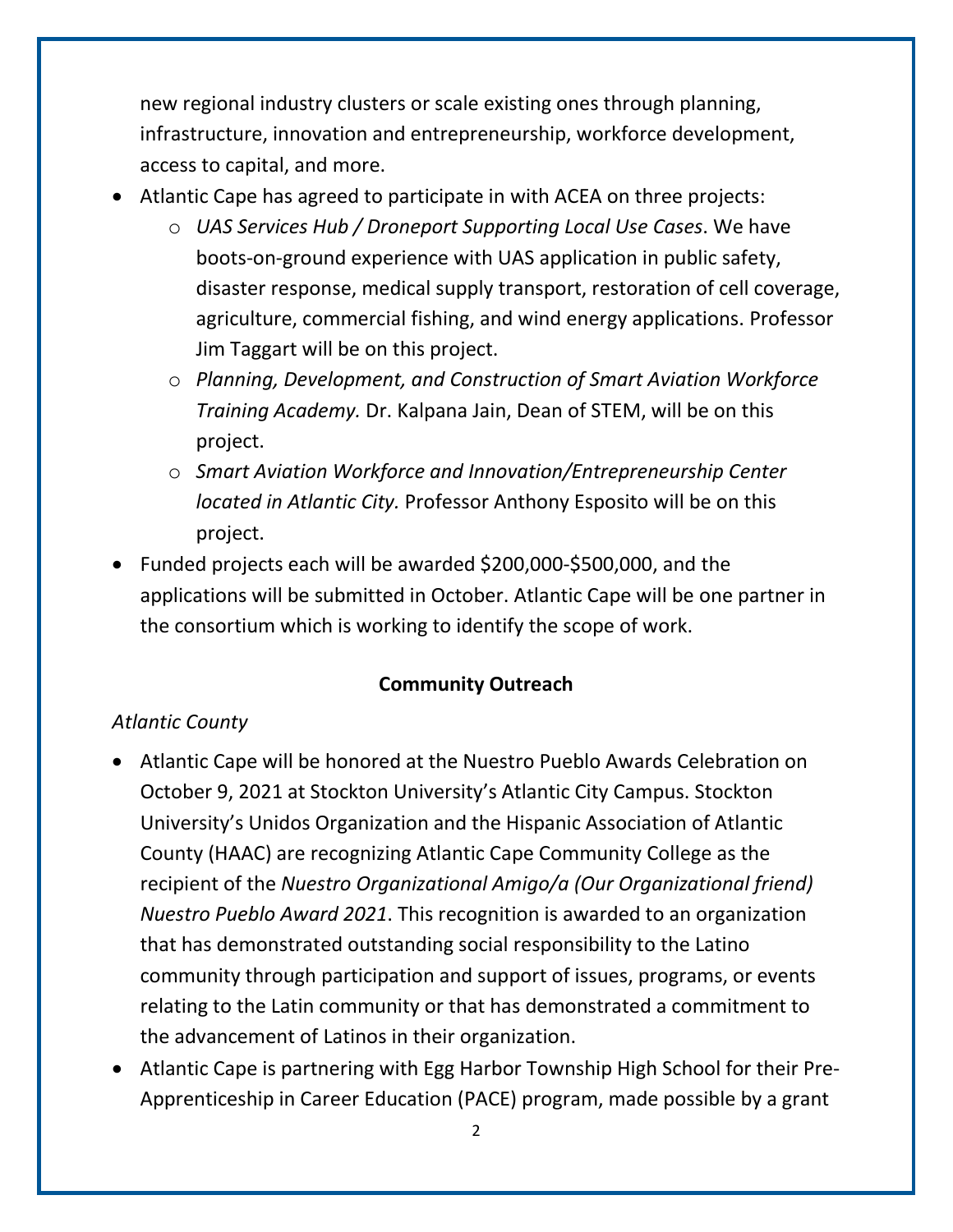from the NJ Department of Labor & Workforce Development Office of Apprenticeship. Under this program, Egg Harbor Township Schools will partner with Atlantic Cape and other Registered Apprenticeship Sponsors to prepare Egg Harbor Township students for expanded career pathway opportunities with industry-based training combined with instructional curricula that will set them on the fast track to earning advanced credentials. Atlantic Cape will offer students the opportunity to attain concurrent college credits while they are in high school, streamlined admission to Atlantic Cape to continue their education consistent with the learning acquired during the pre-apprenticeship program, and college support services that include workforce readiness skills training, academic counseling, career awareness and career exploration services.

- Victor Moreno, Manager of Community Outreach, was featured on the NAACP Speaks radio program (coordinated by the Atlantic City branch of the NAAACP) to promote the exciting offerings at Atlantic Cape, including the Atlantic City Works Training Program sponsored by CRDA, the Community College Opportunity Grant (CCOG), and our free offerings for the Fall 2021 semester.
- Atlantic Cape participated in Atlantic City's *Ganesh Chaturthi-Indian Cultural Festival* celebrated at Pop Lloyd Stadium in Atlantic City on September 10-11, 2021. This five-day festival was celebrated for the first time in Atlantic City and was opened by Lt. Governor Sheila Oliver, as well as local public officials in Atlantic County. Organizers offered free COVID-19 testing & vaccines on site.
- Victor Moreno, Manager of Community Outreach, was spotlighted on the Chamber of Commerce of Southern New Jersey's "Hispanic Heritage Month: A Celebration of Culture" social media campaign on September 13, 2021. CCSNJ plans to spotlight Hispanic and Latino business leaders within the membership throughout the month-long celebration.
- Atlantic Cape partnered and contracted with the Y.A.L.E. ("Young Adolescents Learning Experience") School for the Fall 2021 semester. The Y.A.L.E. School's program, with a campus located in Northfield, provides a positive approach to learning for students with disabilities who need a specialized setting in order to benefit from education. Atlantic Cape will offer a Student Success Seminar to the school's college prep students, an eight-week in-person seminar at the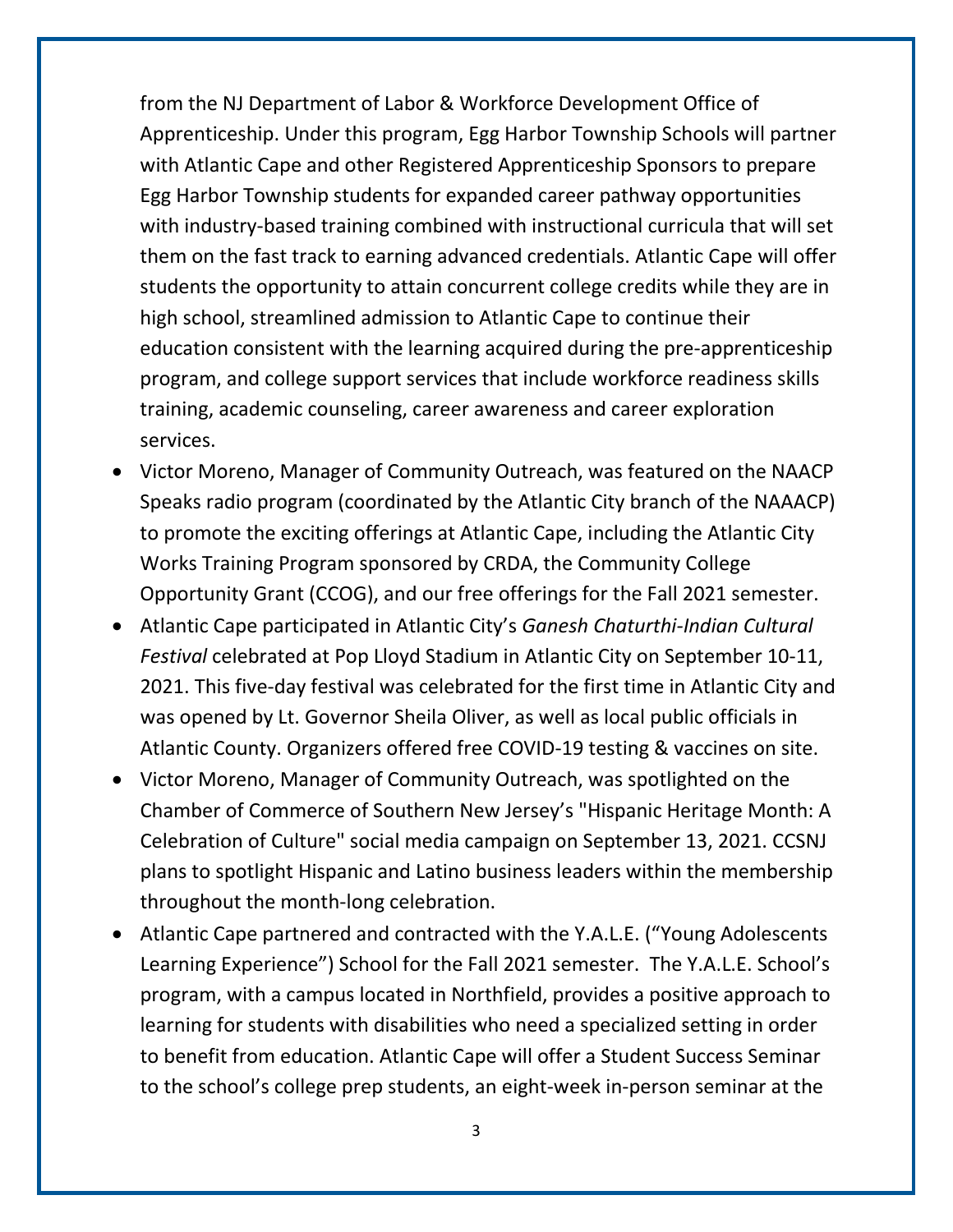Mays Landing Campus designed to help students explore what motivates them to learn, work, and achieve. Topics and skills addressed include: college resources, active learning, self-motivation, self-management, active listening, and decision making. These topics are explored through lectures, discussions, self-assessment, writing, and classroom activities. The goal of this partnership is to systematically provide college-bound Y.A.L.E. students with the skills and experience they need to be successful as independent college students based on this earlier preparation.

#### *Cape May County*

- Atlantic Cape participated in and sponsored the Cape May County Coalition for a Safe Community's *Unity in the Community* event on August 30 at the Cape May County Park and Zoo. The college donated 200 Atlantic Cape bags filled with school supplies to the community. The event was attended by approximately 300 people. Other sponsors included: SOAR Church, Concerned Citizens of Whitesboro, Middle Township, Middle Township Police Department, Cape May County Prosecutor's Office, Cape May County Sheriff's Office, Progressive Black Initiative, Cape Assist, Caring for Kids, and FBI Citizens Academy Alumni.
- The Concerned Citizens of Whitesboro held its annual Reunion Festival over the Labor Day weekend. The college Admissions Department staffed an information booth and Dean Kellett attended the event.

#### **Workforce Development**

- Forty-four (44) Atlantic City residents recently graduated from the *City of Atlantic City Small Business Academy*. The City of Atlantic City partnered with Atlantic Cape, Stockton University, and the Latin American Economic Development Association to develop the curriculum for this program, which was a free, nine-week class covering the basics of starting and running a business.
- Atlantic Cape recently participated in Borgata Hotel Casino & Spa's Job Fair on September 15, 2021, which offered on-the-spot interviews for their open positions. Victor Moreno, Manager of Community Outreach, and Karen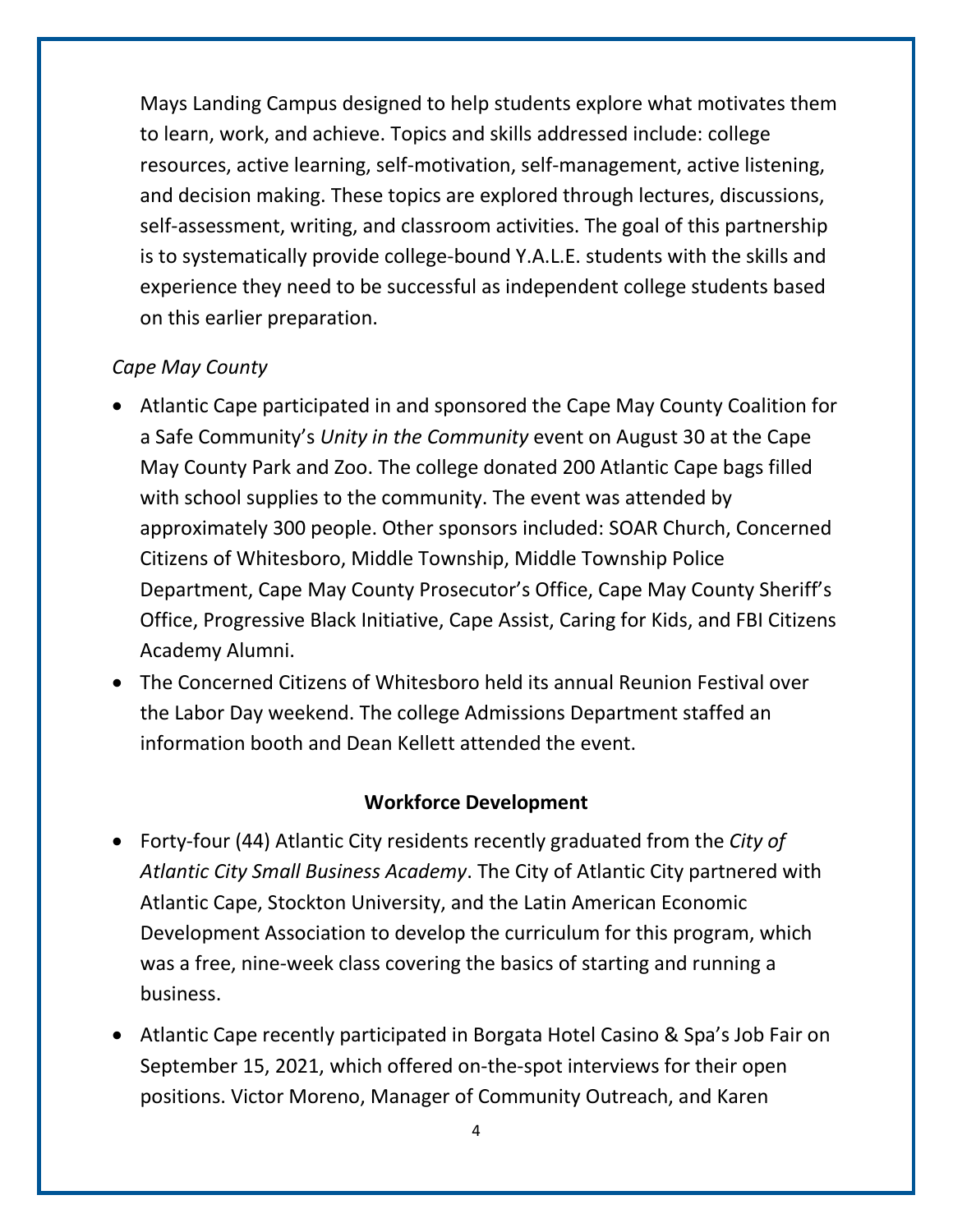McCormick, Assistant Director of Grant Program Operations, shared information about our free workforce training available through the Atlantic City Works Training Program, as well as other opportunities like the Community College Opportunity Grant (CCOG).

#### **Student Engagement**

- Student Engagement offered several events to welcome our students back on campus for the Fall semester. On the Mays Landing Campus, students enjoyed donuts and coffee in the Student Center; a *Bar-b-Que on the Quad* with music, food, prizes, helpful information, and fresh locally grown produce by C.R.O.P.S. (Communities Revolutionizing Open Public Spaces) of Atlantic City; and a *Welcome Back Club Recruitment* event, featuring an ice cream truck, giveaways, and information about college clubs and activities. The Worthington Atlantic City Campus held a *Welcome Back Student Celebration* with music, bookstore gift card giveaways, prizes, and food.
- Additionally, in partnership with AtlantiCare and Southern Jersey Family Medical Center, the college offered students a free *COVID-19 Vaccination Clinic* on September 8-9 on the Mays Landing Campus.
- On select dates in the first and second week of classes, students at the Mays Landing and Worthington Atlantic City campuses were offered \$10 vouchers to food trucks which were featured on campus. More than 550 students at the Mays Landing Campus and 250 students at the Worthington Campus took advantage of this opportunity. This effort was funded through the Higher Education Emergency Relief Fund (HEERF) in lieu of cafeteria services which commenced on September 13.

#### **Marketing**

• Staffing in the Marketing department has been increased with the replacement of the Webmaster, along with the hiring of a part-time Video and Photo Editor. The college has also hired a full-time Public Relations Manager and Copywriter with the goal of more frequently sharing stories with the community about our students, alumni, and faculty, and the programs and